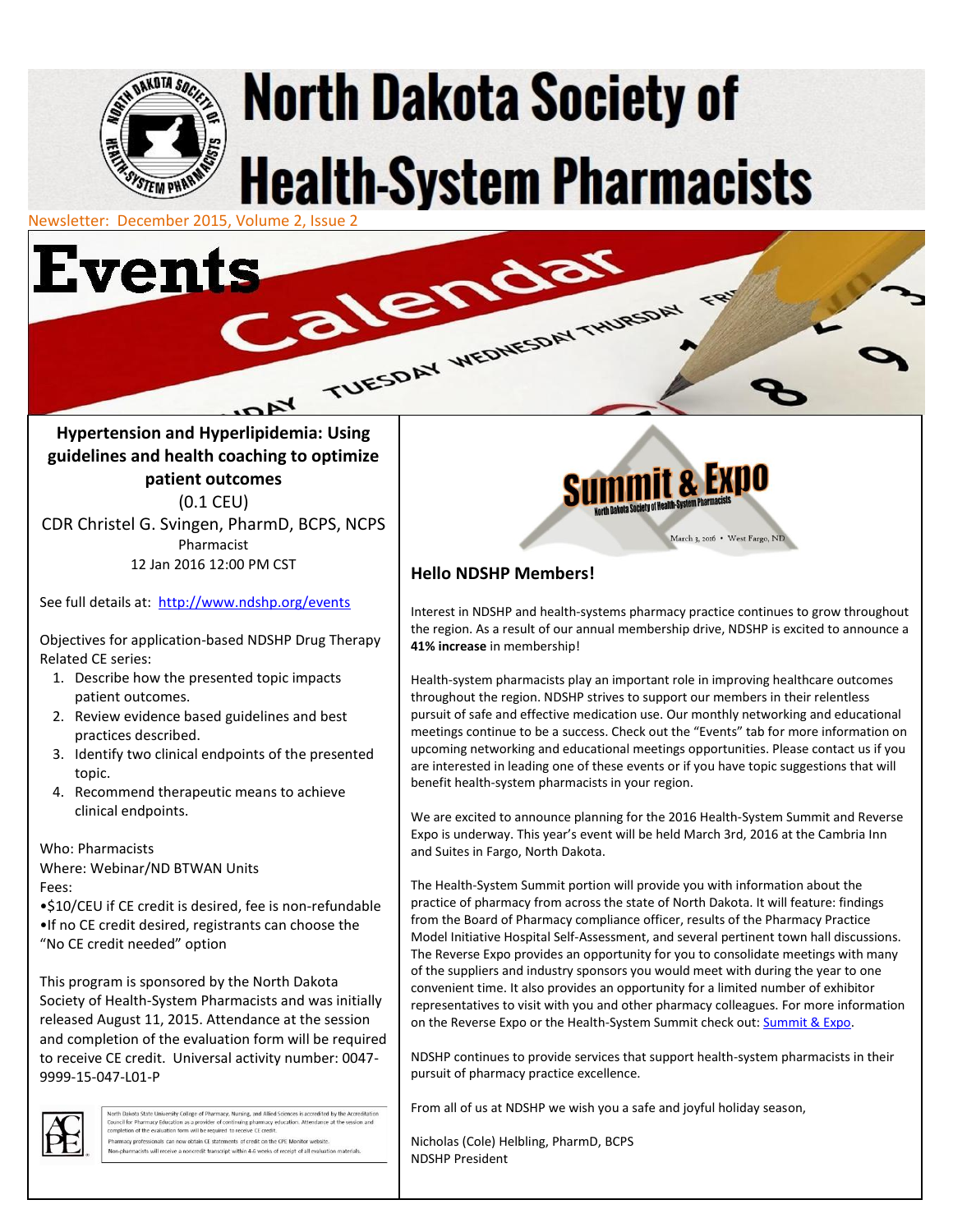

### **NDSHP Membership Drive: A Success!**

During the months of September and October NDSHP had been involved in a membership drive competition. It was a valuable opportunity to spread the word about all the organization has been working towards. By the end of the competition we had 36 new members, putting our total membership over 100!

Congratulations to CHI St. Alexius! They ended the 2-month membership drive with 45.5% of their staff being members in NDSHP and were followed closely by Sanford Health Fargo at 43.6% and the NDSU Faculty at 40%



The last year has seen the expansion of NDSHP's member services. We went live with our website this past spring, which has proven to be an invaluable tool for connecting with people across the state and region. It serves as a platform for many activities including: online registration, member forums, and meeting information.

As you begin to see what NDSHP can do for you, consider what knowledge and skill you bring to the group. There are many areas to become more involved in, from leading a forum discussion to running for an officer position. If you have any questions or new ideas, please just let us know.

Members are the life force of any organization. As we look towards our future, it is our membership that will take us there. We couldn't be happier that you have joined us in our endeavor to elevate health-system pharmacy practice and patient care for the people in our region. There is a lot of good work being done across the state, and it's exciting to think how much more we can accomplish together.

Thank you and welcome to our new members!

Amber Olek, PharmD NDSHP Secretary/Treasurer

# **Our Officers**



Maari Loy, PharmD, BCPS, MBA Past-President



Cole Helbling, PharmD, BCPS President



Carolyn Seehafer, PharmD President-Elect



Amber Olek, PharmD Secretary/Treasurer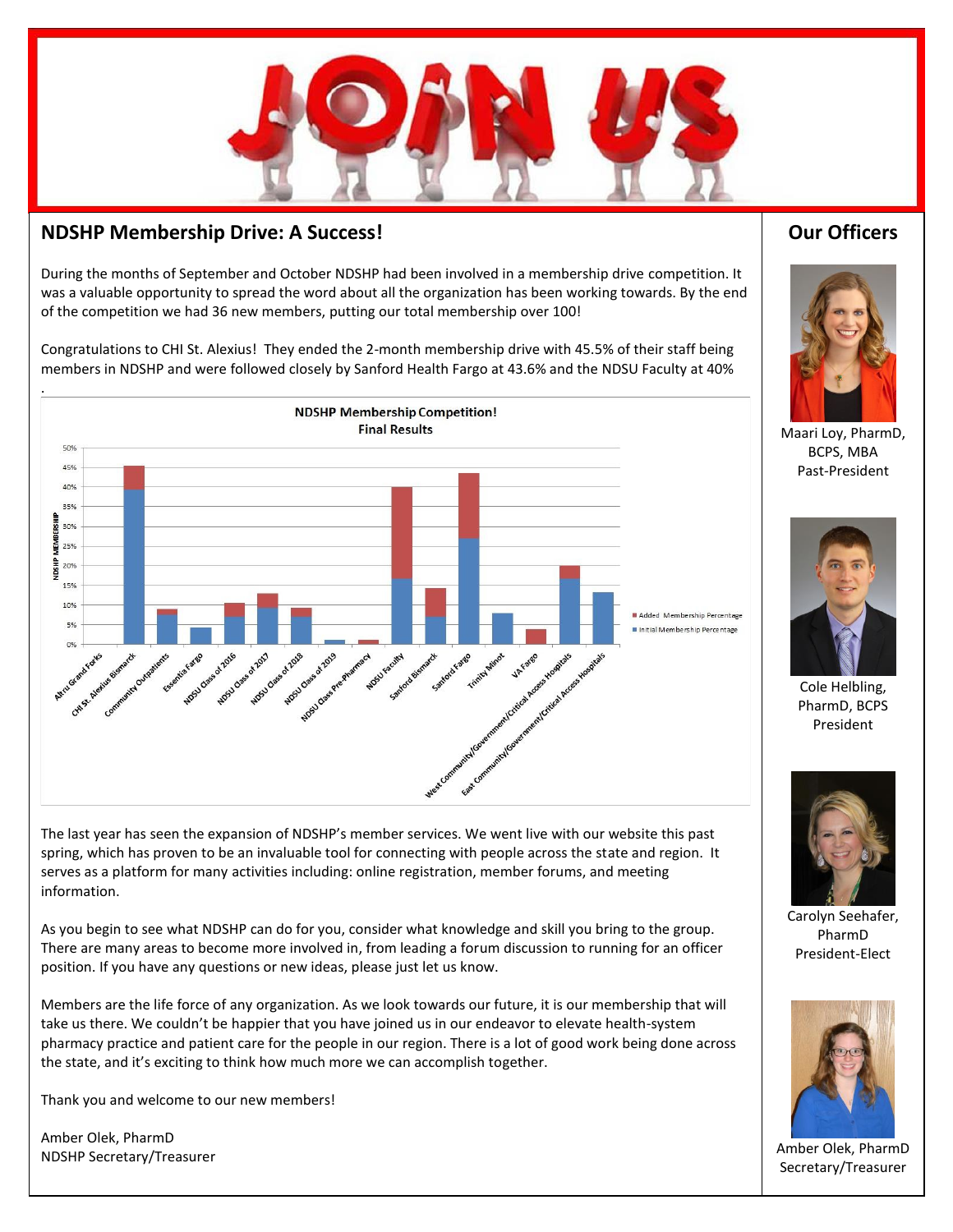# **Bison Surge Ahead in Marker of Pharmacy Practice Advancement**

The North Dakota Society of Health-System Pharmacists (NDSHP) has made major strides in increasing participation in the ASHP Pharmacy Practice Model Initiative (PPMI), now called Practice Advancement Initiative (PAI), hospital self-assessment. We have over 75% of North Dakota hospitals in the completion column and pushing for 100% by the end of the year. We started in August with only 13%. Many hospitals have filled out the survey already, but if your hospital has not or if you are not sure please contact me, James Kallander, by email at james.c.kallander@ndsu.edu and I can inform you or schedule a time to complete the survey with you.

Below is the before and after, when my classmate Jackie Tellers sent out a newsletter in August and now in December 2015. The map from the PAI website depicts the percentage of completion of the hospital self-assessment by state. As you can see, we have changed by two colors and surpassed our neighboring states.



We have overcome many obstacles. The biggest obstacle that we have encountered so far is busyness. You are all so busy, working in a few different pharmacies and some pharmacists are the person working in the pharmacy of the hospital. You are stretched for time by your jobs. So we tried to find a way to make the survey easier. We found that by taking it with someone who has completed it a few times - the time it takes to complete is cut in half, a great time saver for your busy days. Furthermore, for every one of you that completes the survey, our completion rate increases by nearly 2%. With your help, we can get all the way to that 100%.

In addition to increasing survey participation, we wanted to show an analysis of ND pharmacy services, compared to aggregate national health-system pharmacy data. Therefore, we submitted a poster abstract to ASHP to present our findings at Midyear 2015. The great news is that we were selected. We presented our findings in New Orleans, LA, on Monday December 7, 2015 at 10:45 to 11:45. The self-assessment is designed to advance pharmacy practice, and streamline initiatives in health-system pharmacy. There are a few benefits to taking the survey. Most notably, it generates a personalized list of resources for your pharmacy based on your responses. We promise you will gain great ideas to increase efficiency and advance your pharmacy practice. Ultimately, actions taken from this selfassessment will improve patient care in North Dakota because we can gather the data and work together to improve pharmacy practicein our state through this collaboration!

Below are the links that provide information about the survey and for completing the survey. <http://hsaassessment.org/> <http://hsaassessment.org/faq.aspx>

Lastly, the success of completing the hospital self-assessment and the aggregate results will be discussed at the health summit March 3, 2016. We will come together and look at our strengths and weakness to see where we can go to expand pharmacy practice in North Dakota.

We thank you for your consideration as well as your support, especially to those of you who have already completed the survey. Thank you.

James Kallander, PharmD Candidate 2016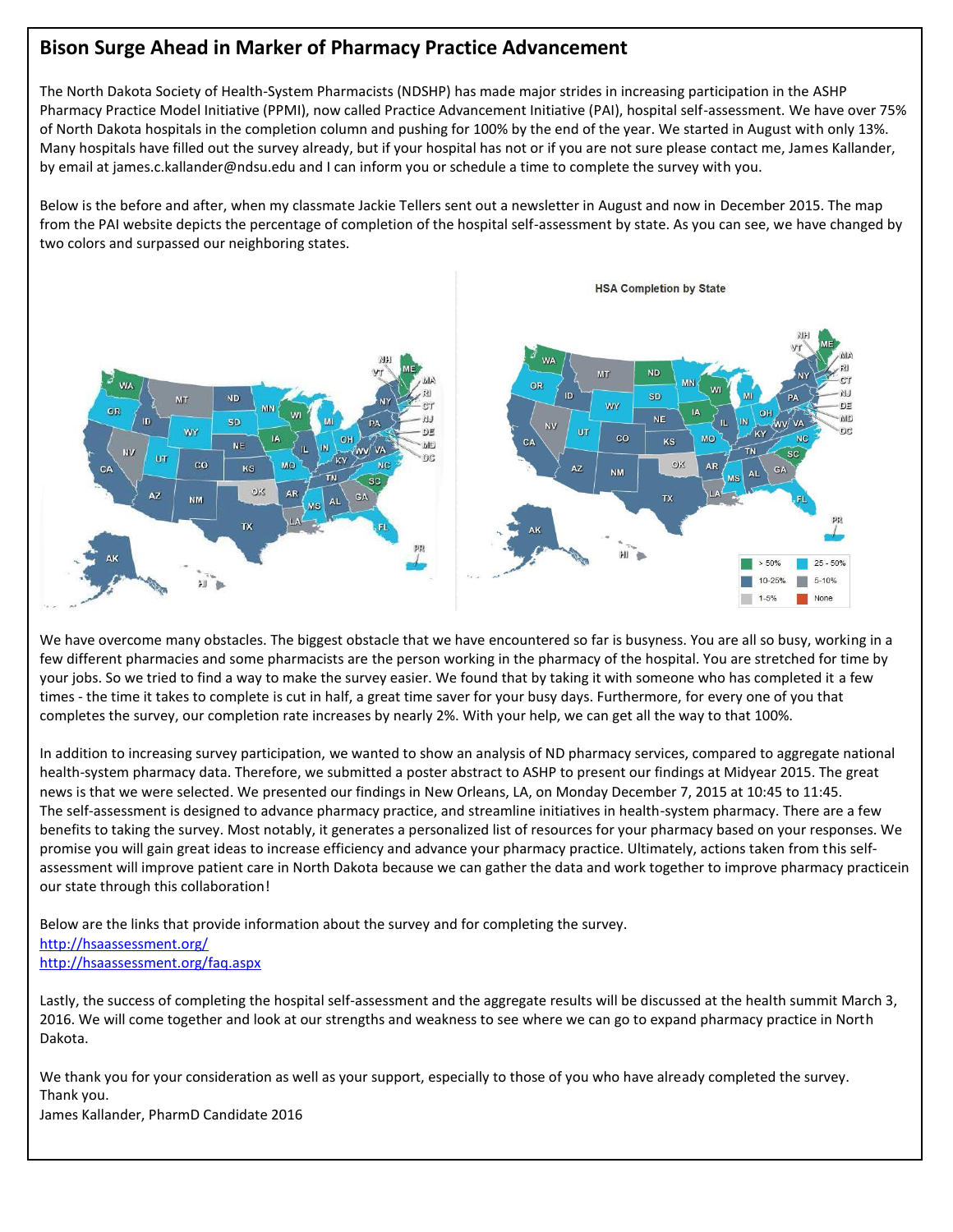

.<br>T

## **PRACTICE SPOTLIGHT Family HealthCare clinic (FQHC/community health center) Fargo, ND Brody Maack, PharmD**



Type of service: Office-based ambulatory care clinical practice within a patient-centered medical home. Years of service existence: 13 years (I have been here 3 years) Number of pharmacy staff involved in service: 0.5 FTE clinical pharmacist currently

#### *Snapshot of daily operation - how would you describe the service?*

Patients are scheduled for 30 minute appointments and various services are provided during these visits, such as MTM, med reconciliation, disease state management (anticoagulation, tobacco cessation, hypertension, dyslipidemia/CV risk reduction, diabetes, asthma, COPD). Patients are typically referred from clinic providers (MDs, NPs, PAs) and are scheduled to be seen in my office, or if possible during their visit with the provider. I am able to initiate, modify or discontinue drugs as well as order pertinent lab work with use of a collaborative drug therapy management protocol. I also provide drug information and clinical consultation services to medical staff, work on clinic committees, provide education to clinic providers, and precept APPE pharmacy students.

#### *How is patient care improved through this practice?*

The purpose of the clinical pharmacy service is to help optimize patients' medication therapy by maximizing efficacy of medication regimens and minimizing adverse effects, as well as providing non-pharmacologic education and medication education, thereby helping patients achieve their goals. Goals include disease-specific goals (i.e. quit tobacco use, Hgb A1c improvement, blood pressure goals, etc), clinic quality measures (i.e. patient-centered medical home measures), medication adherence and patient satisfaction.

#### *What outcomes are you measuring? What results are you seeing?*

Several outcomes are tracked, and I am currently focusing on outcomes related to tobacco cessation and appropriate 'statin' medication use. These outcomes correlate with clinic quality measures. Specifically, we track tobacco cessation rates as well as rate of tobacco use assessment in the clinic, both of which have shown dramatic improvements over the course of the past 2 years. Regarding statin use, interventions made by the clinical pharmacy service has resulted in more referrals made to the clinical pharmacist to assist with CV risk reduction and statin medication optimization. Outcomes data are pending for this area, and will include rates of appropriate statin prescribing, appropriate statin dosing, and appropriate lab monitoring.

#### *What lessons have you learned?*

Aligning goals and outcomes tracking of my clinical service with the clinic's goals and quality measures has proved to be greatly beneficial. This has been an easy way to gain buy-in from clinic medical staff and management when trying to implement new services. Also, since I'm practicing in an FQHC setting, I'm not able to be reimbursed for services rendered, so being able to show value through helping the clinic achieve their goals has helped to show value. Another lesson learned has been to treat each relationship with providers uniquely. Not all providers are open to a pharmacist taking over management of medications between visits, whereas some are. By taking time to get to know them and discuss their patients candidly, it's been easy to build great working relationships.

#### *How do you incorporate student pharmacists?*

Two APPE pharmacy students attend my rotation site at a time throughout the year. I incorporate them in all aspects of my services, including patient visits. They typically start out in a shadowing role, and by the end of the rotation they evolve into a role that mirrors my own, seeing patients and making recommendations under my supervision. I also actively involve them into developing and implementing new clinical services. The statin/CV risk reduction service was actually designed, developed and implemented by several APPE students!

#### *How do you incorporate pharmacy technicians?*

Family HealthCare has an on-site pharmacy that employs many pharmacy technicians. They help a great deal in a peripheral manner to my service, by helping my patients obtain medications through various discount programs. They also alert me to any adherence issues or drug-drug interactions that are caught when patients are filling their prescriptions at the pharmacy.

#### *What technology do you use?*

Our clinic employs an electronic medical record, Centricity. I use this for all of my patient care documentation, messaging to providers when appropriate, ordering of medications and labs, and scheduling. I have an administrative assistant who is dedicated to monitoring my schedule to call patients to reschedule if they cancel or no-show their appointments, as well as help schedule referrals. I use some other external software programs to help with outcomes tracking, such as "Microsoft Excel" and "i2i".

#### *How can other pharmacists in our state/region support you in your practice?*

Help support and promote provider status! Practicing in a federally qualified health center means that I practice under a federal reimbursement structure. Therefore, not being recognized as a provider under the Social Security Act affects me directly in that I am unable to bill for most of my services. In a community health center that serves a large population of socioeconomically underserved, New Americans and homeless patients, the ability to support clinical services financially is vital!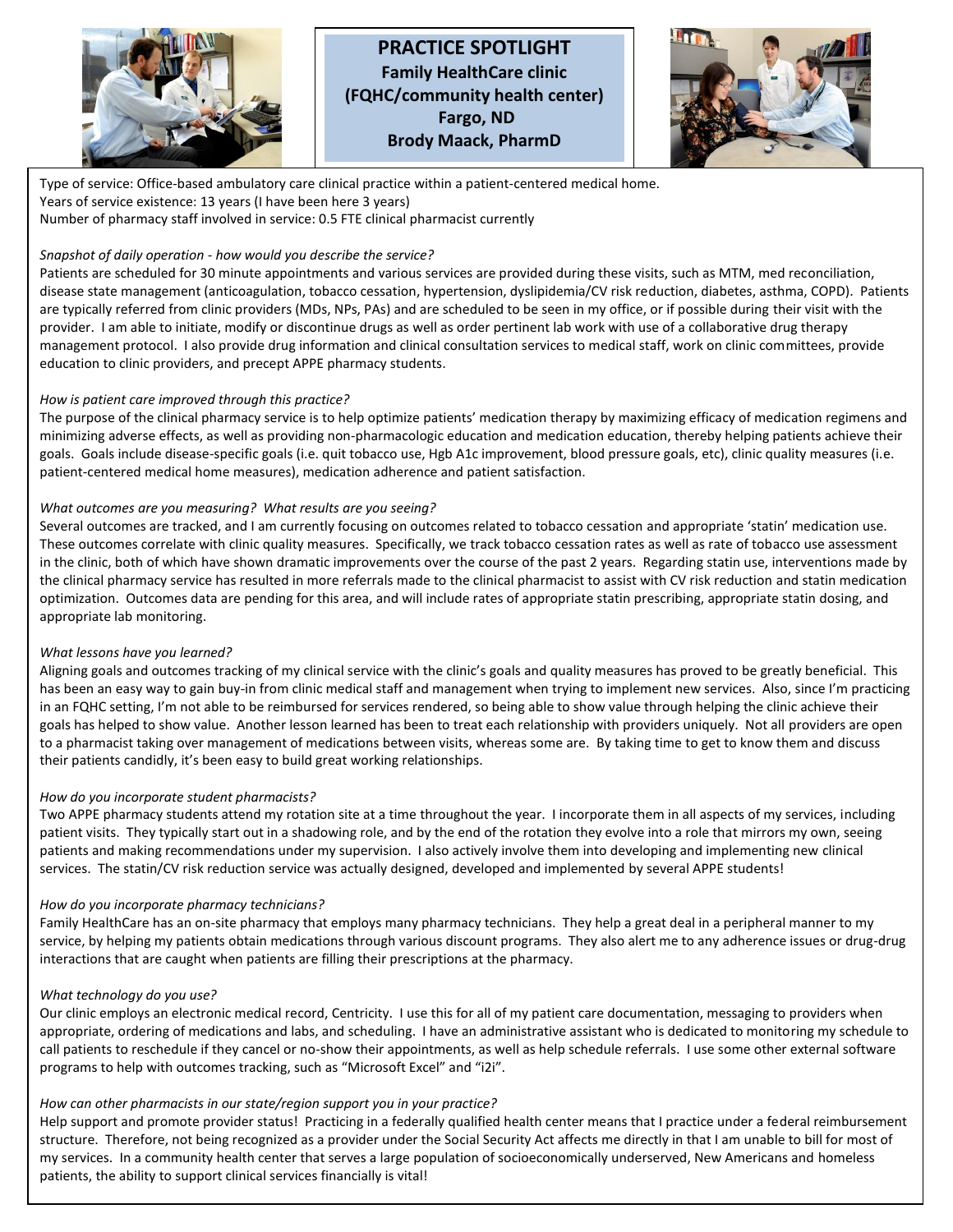# **Clinical Pearl**

#### **Dabigatran Effect on INR**

By: David Leedahl PharmD, BCPS, BCCCP and Tim Johnson PharmD Candidate 2016

In the field of pharmacy, there is a general consensus that dabigatran really has little effect (if any) on INR. Of course, there are patients who break the mold, and then there are patients that really break the mold.

Sanford Medical Center in Fargo reported a 71 year old man who presented to the emergency department with gastrointestinal hemorrhage precipitated by acute kidney injury while on dabigatran. Laboratory findings were highly uncharacteristic of dabigatran therapy (INR >10, aPTT of 93 seconds). Liver function tests showed a mild elevation in AST/ALT, with total bilirubin and alkaline phosphatase within normal limits. After admission into the intensive care unit and 7 U of fresh frozen plasma, he remained hemodynamically unstable due to blood loss. Other observations were made that are poorly characterized in medical literature related to dabigatran: refractory hemorrhagic shock after 7 U of fresh frozen plasma, rapid correction of coagulation parameters (INR, 1.7 and aPTT, 44 seconds) achieved 4 hours after 26 U/kg of 4-factor prothrombin complex concentrate (KCentra), and subsequent achievement of hemostasis. The patient was discharged to home 7 days later without sequelae. (Note: KCentra dose of 5000 U was ordered, but due to product unavailability, 3500 U was given)

Similar findings on dabigatran's effect on INR were observed in another case report from Michigan State University. A 58 year old man with a history of paroxysmal atrial fibrillation and end-stage renal disease on hemodialysis came to the emergency department with the complaint of severe epistaxis. He had been started on dabigatran 150 mg twice daily about 4 months ago as an outpatient. His prothrombin time (PT) was 63 seconds with an INR of 8.8 and his activated partial thromboplastin time (aPTT) was 105.7 seconds. Otherwise, all labs were unremarkable including liver function tests. Dabigatran was stopped immediately. His INR and aPTT trended downward and were within normal limits 5 days after admission.



The graph shown is from a multi-center in vitro study on dabigatran's effect on INR. It illustrates a linear relationship between dabigatran levels and INR, with INR not increasing above 2.5 even when dabigatran levels are as high as 500 ng/mL. So, either the dabigatran/INR relationship becomes logarithmic after a dabigatran level >500 ng/mL, the patients in the case reports had a catastrophically high serum dabigatran level (> 2500 ng/mL, if linear relationship is maintained), or there is an unknown contributor to these coagulopathies.

In conclusion, dabigatran is contraindicated in patients with severe kidney insufficiency as it is predominantly excreted via the kidney (~80%). Elderly patients over 75 and patients with chronic renal impairment should be carefully evaluated before starting dabigatran. Despite studies showing only mild increases in aPTT and PT/INR in patients receiving dabigatran, INR monitoring may be reasonable in patients with renal insufficiency.

#### References:

Jones JM, et al, Successful hemostasis and reversal of highly elevated prothrombin time/international normalized ratio after dabigatran etexilate use in a patient with acute kidney injury. Am J Emerg Med (2015)[, http://dx.doi.org/10.1016/j.ajem.2015.07.071](http://dx.doi.org/10.1016/j.ajem.2015.07.071)

Joonseok Kim, Mrinal Yadava, In Chul An, et al., "Coagulopathy and Extremely Elevated PT/INR after Dabigatran Etexilate Use in a Patient with End-Stage Renal Disease," Case Reports in Medicine, vol. 2013, Article ID 131395, 4 pages, 2013. doi:10.1155/2013/131395

Dager, William, et al. "Dabigatran Effects on the International Normalized Ratio, Activated Partial Thromboplastin Time, Thrombin Time, and Fibrinogen: A Multicenter, In Vitro Study" [Annals of](http://www.researchgate.net/journal/1542-6270_Annals_of_Pharmacotherapy)  [Pharmacotherapy](http://www.researchgate.net/journal/1542-6270_Annals_of_Pharmacotherapy) (Impact Factor: 2.06). 12/2012; 46(12). DOI: 10.1345/aph.1R179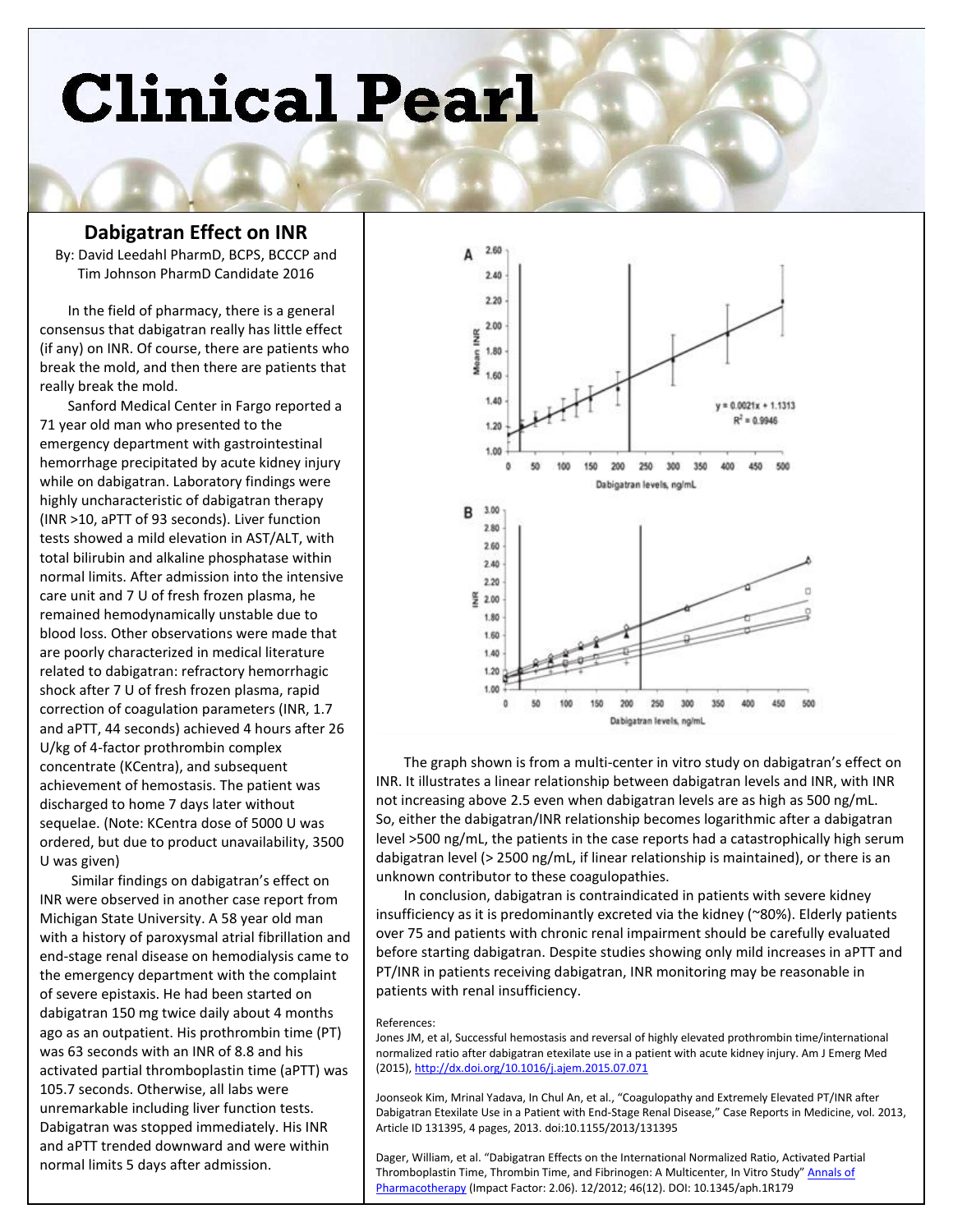# **Member Spotlight**

# **Zach Marty, PharmD**

*Where are you from?* Now: Rolla, ND Originally: Minnesota

*What was your first pharmacy-related job?* I was a pharmacy technician at Walgreens in Roseville, MN before acceptance into pharmacy school.

#### *What is your current practice setting, and how long have you been there?*

Currently I am a pharmacist at IHS in Belcourt, ND and I have been here for 2 months. I am also currently the consultant pharmacist for Towner County Living Center in Cando, ND for the past year. Previously I was the director of pharmacy at Presentation Medical Center in Rolla, ND for 3 years following graduation from pharmacy school.

#### *What are one or more of your go-to resources and why?*

Fellow colleagues, plus my local antibiogram and the Sanford guide. I love the Sanford Guide. I think matching bugs and drugs is becoming more and more vital with the realization of the antibiotic pipeline shrinking. It takes a special kind of nerd to try to stay on top of local resistance patterns matched to national guidelines - both of which constantly are changing. One of my favorite days of the year is "new antibiogram day".

#### *What keeps you occupied outside of work (hobbies, family, etc.)?*

My favorite hobby is tailgating. When it's summer, or nice enough outside, I keep busy golfing and playing softball. I also keep pretty busy taking care of my dad's cattle when he is overseas. I used to coach high school football when I first graduated and am hoping someday I'll have the opportunity to do that again.

#### *What are you currently most excited about in our profession?*

Provider status and expanded MTM/CPA opportunities for ambulatory care patients. I think that pharmacists are begging to become widely known as medication experts and often times many patients and providers are looking to us to ensure optimal drug therapy.

#### *What frustrates you most?*

I wouldn't say that I often am frustrated, I'm lucky to have a high job satisfaction. Resistance to change, be it within the pharmacy or among pharmacists, providers or other staff, the institution or health system, the general public, legislatively and regulatorily, or even globally frustrates me - "if you aren't changing, you're falling behind".

*What is the best advice you've received regarding your career?*  Speak your mind and take all the opportunities that present themselves to you - you are never guaranteed to be offered them again.

#### *What advice would you give to the rest of us?*

Just to seize every opportunity to help your patients that you can - and remember it may not always be in a direct manner. Give a guest lecture to a pharmacy technician class, advocate for the profession to family and friends, introduce yourself to your legislators. I think a lot of the progress of pharmacy happens when there isn't a patient directly in front of us, but it is the patient that ultimately benefits.

#### *Please share a memorable pharmacy-related story with us:*

I do really like to think back about my 4th year rotation at Lake Region Healthcare in Fergus Falls, MN with Dr. Dewey. Specifically one day during rounding we received a preliminary report of double blood cultures positive for gram + rods, in a immunocompetent, otherwise, seemingly healthy middle aged adult male, and the provider and the pharmacy team exchanged somewhat perplexed glances. I kept an eye on the culture until it was released and despite the improbability it was truly Bacillus anthracis. After a very quick meeting of the minds, the patients antibiotic regimen was changed and he was immediately transported to Minneapolis. The man survived, unlike most who contract anthrax via natural causes, and I like knowing I had a role in his survival.